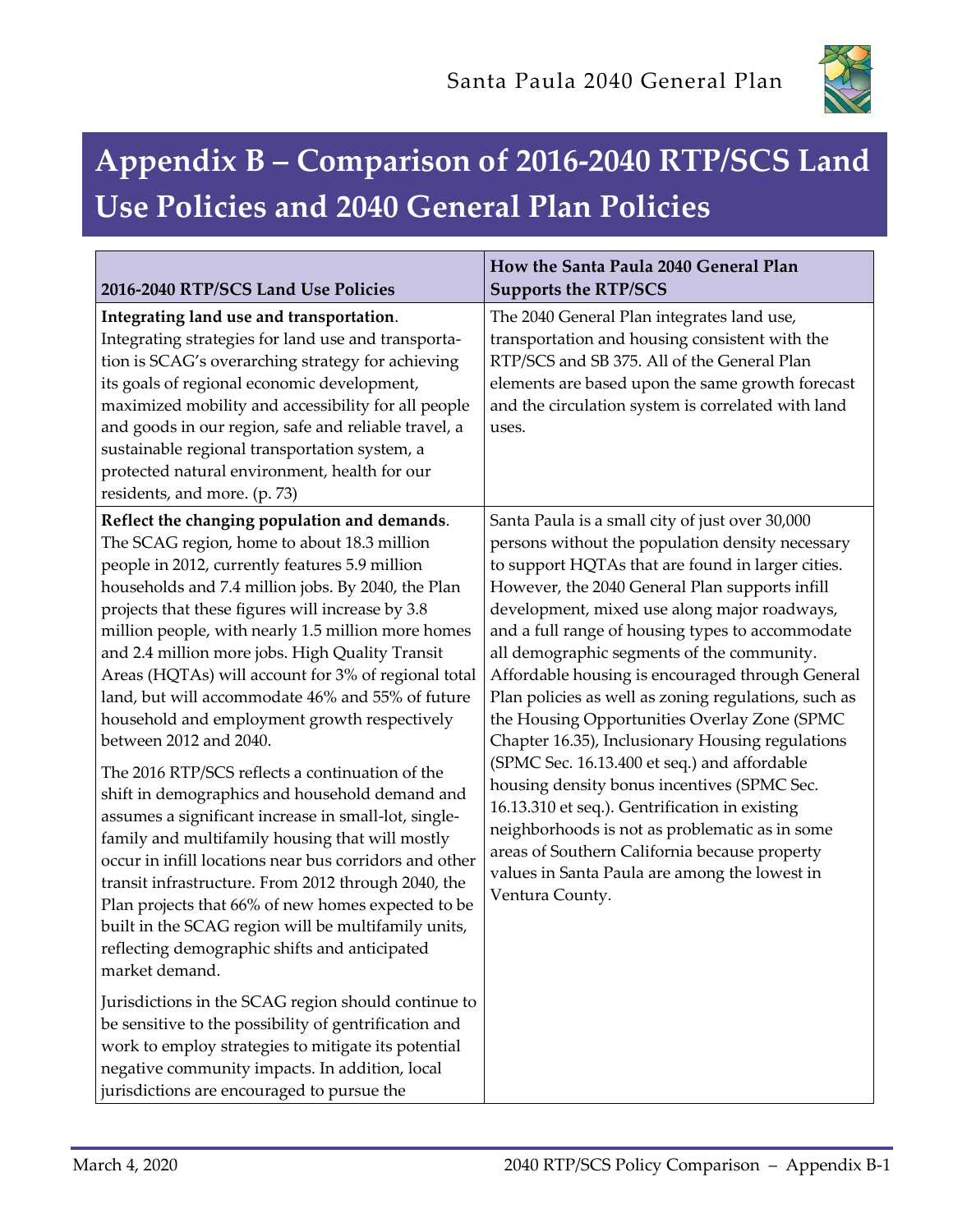

| 2016-2040 RTP/SCS Land Use Policies                                                                                                                                                                                                                                                                                                                                                                                                                                                                                                                                                                                                                                                                                                                                                                                               | How the Santa Paula 2040 General Plan<br><b>Supports the RTP/SCS</b>                                                                                                                                                                                                                                                                                                                                                                                                                                                                                                      |
|-----------------------------------------------------------------------------------------------------------------------------------------------------------------------------------------------------------------------------------------------------------------------------------------------------------------------------------------------------------------------------------------------------------------------------------------------------------------------------------------------------------------------------------------------------------------------------------------------------------------------------------------------------------------------------------------------------------------------------------------------------------------------------------------------------------------------------------|---------------------------------------------------------------------------------------------------------------------------------------------------------------------------------------------------------------------------------------------------------------------------------------------------------------------------------------------------------------------------------------------------------------------------------------------------------------------------------------------------------------------------------------------------------------------------|
| production of permanent affordable housing<br>through deed restrictions or development by non-<br>profit developers, which will ensure that some units<br>will remain affordable to lower-income households<br>(p. 75)                                                                                                                                                                                                                                                                                                                                                                                                                                                                                                                                                                                                            |                                                                                                                                                                                                                                                                                                                                                                                                                                                                                                                                                                           |
| Focus new growth around transit. The 2016<br>RTP/SCS overall land use pattern reinforces the<br>trend of focusing new housing and employment in<br>the region's HQTAs. The 2016 RTP/SCS assumes<br>that 46% of new housing and 55% of new<br>employment locations developed between 2012 and<br>2040 will be located within HQTAs, which comprise<br>only 3% of the total land area in the SCAG region.<br>HQTAs are a cornerstone of land use planning best<br>practice in the SCAG region because they<br>concentrate roadway repair investments, leverage<br>transit and active transportation investments,<br>reduce regional life cycle infrastructure costs,<br>improve accessibility, avoid greenfield<br>development, create local jobs, and have the<br>potential to improve public health and housing<br>affordability. | Although there are no designated HQTAs in Santa<br>Paula, the 2040 General Plan includes development<br>policies that support alternative transportation as<br>described above, as well as complete streets.<br>As noted in the Circulation and Mobility Element,<br>there are no highways in Santa Paula with traffic<br>volumes exceeding 100,000 vehicles/day; therefore,<br>siting new residential developments or other<br>sensitive uses along major highways is not as<br>problematic with regard to air quality as in<br>communities with higher traffic volumes. |
| Additional local policies that ensure that develop-<br>ment in HQTAs achieve the intended reductions in<br>VMT and greenhouse gas emissions include:                                                                                                                                                                                                                                                                                                                                                                                                                                                                                                                                                                                                                                                                              |                                                                                                                                                                                                                                                                                                                                                                                                                                                                                                                                                                           |
| Affordable housing requirements<br>Reduced parking requirements<br>Adaptive reuse of existing structures<br>Density bonuses tied to family housing<br>units such as three- and four-bedroom units<br>Mixed-use development standards that<br>include local serving retail<br><b>Increased Complete Streets investments</b><br>around HQTAs. Complete Streets are streets<br>designed, funded and operated to enable<br>safe access for roadway users of all ages and<br>abilities, including pedestrians, bicyclists,<br>motorists and transit riders.                                                                                                                                                                                                                                                                            |                                                                                                                                                                                                                                                                                                                                                                                                                                                                                                                                                                           |
| The 2016 RTP/SCS recognizes guidance from the<br>2005 ARB air quality manual, which recommends                                                                                                                                                                                                                                                                                                                                                                                                                                                                                                                                                                                                                                                                                                                                    |                                                                                                                                                                                                                                                                                                                                                                                                                                                                                                                                                                           |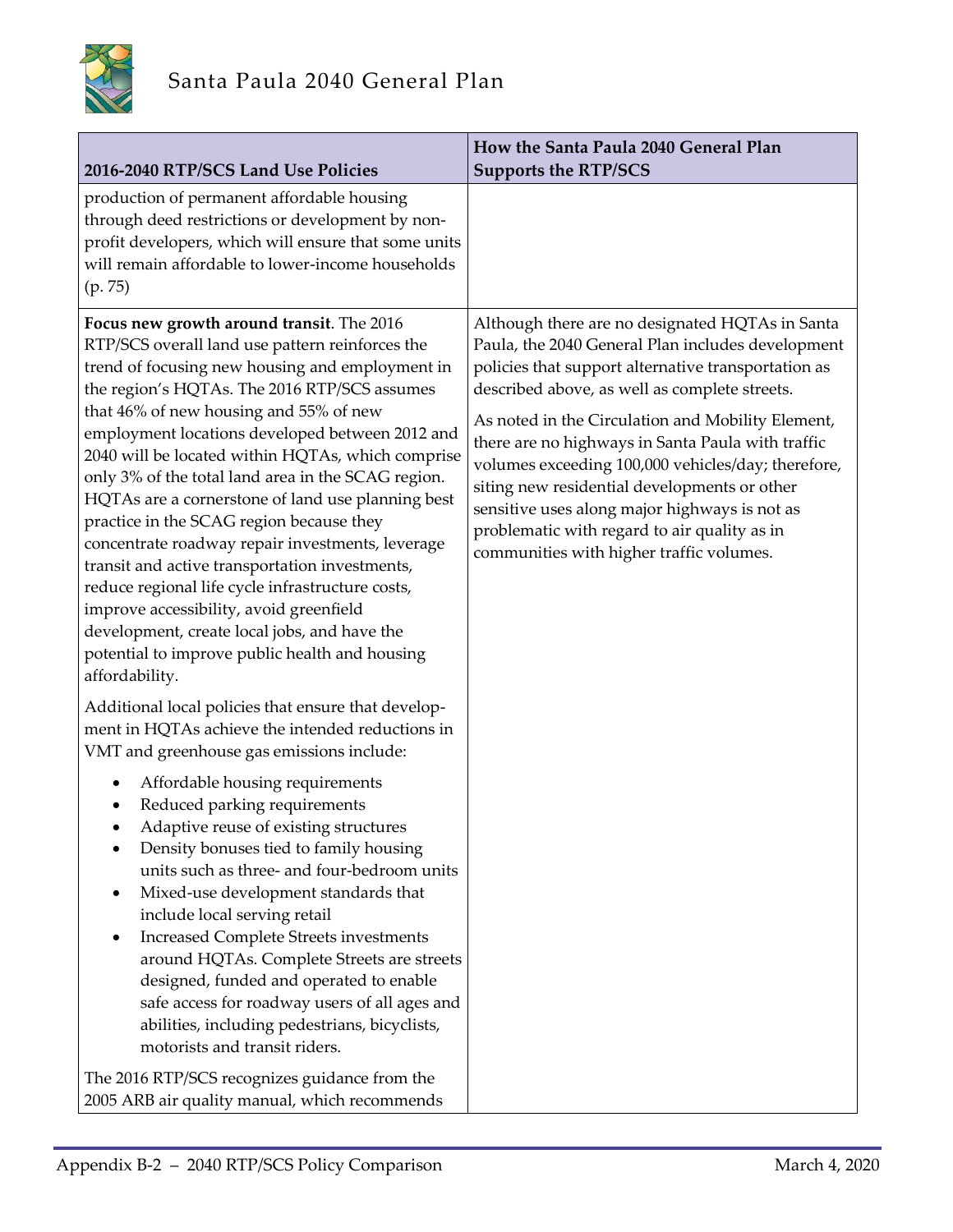

|                                                                                                                                                                                                                                                                                                                                                                                                                                                                                                                                                                                                                                                                                                                                                                                                                                                                                                                                                                                                                                                                                                                                                                                                                                                                                                                                                                                                                                                                                                                                                                                                                                                                                                             | How the Santa Paula 2040 General Plan                                                                                                                                                                                                                                                                                                                                                                                                                                                                                                                                                                                                                                                           |
|-------------------------------------------------------------------------------------------------------------------------------------------------------------------------------------------------------------------------------------------------------------------------------------------------------------------------------------------------------------------------------------------------------------------------------------------------------------------------------------------------------------------------------------------------------------------------------------------------------------------------------------------------------------------------------------------------------------------------------------------------------------------------------------------------------------------------------------------------------------------------------------------------------------------------------------------------------------------------------------------------------------------------------------------------------------------------------------------------------------------------------------------------------------------------------------------------------------------------------------------------------------------------------------------------------------------------------------------------------------------------------------------------------------------------------------------------------------------------------------------------------------------------------------------------------------------------------------------------------------------------------------------------------------------------------------------------------------|-------------------------------------------------------------------------------------------------------------------------------------------------------------------------------------------------------------------------------------------------------------------------------------------------------------------------------------------------------------------------------------------------------------------------------------------------------------------------------------------------------------------------------------------------------------------------------------------------------------------------------------------------------------------------------------------------|
| 2016-2040 RTP/SCS Land Use Policies                                                                                                                                                                                                                                                                                                                                                                                                                                                                                                                                                                                                                                                                                                                                                                                                                                                                                                                                                                                                                                                                                                                                                                                                                                                                                                                                                                                                                                                                                                                                                                                                                                                                         | <b>Supports the RTP/SCS</b>                                                                                                                                                                                                                                                                                                                                                                                                                                                                                                                                                                                                                                                                     |
| limiting the siting of sensitive uses within 500 feet<br>of highways and urban roads carrying more than<br>100,000 vehicles per day. (p. 77-78)                                                                                                                                                                                                                                                                                                                                                                                                                                                                                                                                                                                                                                                                                                                                                                                                                                                                                                                                                                                                                                                                                                                                                                                                                                                                                                                                                                                                                                                                                                                                                             |                                                                                                                                                                                                                                                                                                                                                                                                                                                                                                                                                                                                                                                                                                 |
| Plan for growth around livable corridors. The<br>Livable Corridors strategy seeks to revitalize<br>commercial strips through integrated transportation<br>and land use planning that results in increased<br>economic activity and improved mobility options.<br>The Livable Corridors concept combines three<br>different components into a single planning concept<br>to model the VMT and greenhouse gas emission<br>reduction benefits:<br>Transit improvements: The associated<br>county transportation commissions (CTCs)<br>have identified some of these corridors for<br>on-street, dedicated lane Bus Rapid Transit<br>(BRT) or semi-dedicated BRT-light. The<br>remaining corridors have the potential to<br>support other features that improve bus<br>performance. These other features include<br>enhanced bus shelters, real-time travel<br>information, off-bus ticketing, all door<br>boarding and longer distances between<br>stops to improve speed and reliability.<br>Active transportation improvements:<br>$\bullet$<br>Livable Corridors should include increased<br>investments in Complete Streets to make<br>these corridors and the intersecting arterials<br>safe for biking and walking.<br>Land use policies: Livable Corridor<br>strategies include the development of<br>mixed-use retail centers at key nodes along<br>the corridors, increasing neighborhood-<br>oriented retail at more intersections and<br>zoning that allows for the replacement of<br>under-performing auto-oriented strip retail<br>between nodes with higher-density<br>residential and employment. These<br>strategies will allow more context sensitive<br>density, improve retail performance, | As noted above, Santa Paula does not have<br>sufficient population densities to support the<br>intensive transit improvements such as dedicated<br>BRT lanes that are possible in larger population<br>centers. However, the 2040 General Plan supports<br>the livable corridors strategy through land use and<br>circulation policies such as mixed uses and<br>complete streets. In particular, the Land Use<br>Element includes the Harvard Boulevard Corridor<br>as a Special Study Area. Harvard Boulevard was<br>the city's major east-west roadway prior to<br>construction of SR 126 and has potential for the<br>kinds of improvements described in the Livable<br>Corridors strategy. |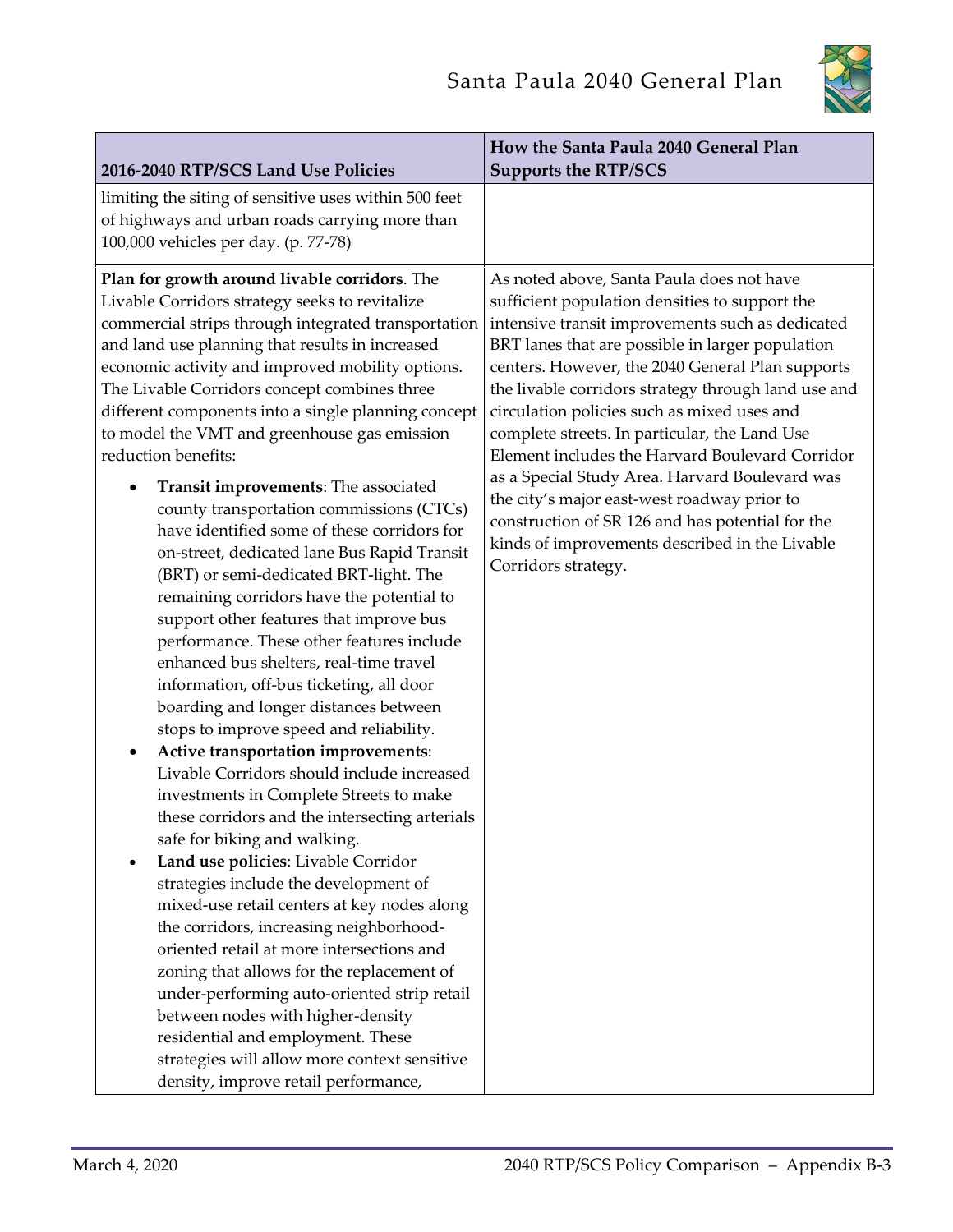

| 2016-2040 RTP/SCS Land Use Policies                                                                                                                                                                                                                                                                                                                                                                                                                                                                                                                                                                                                                                                                                                                                                                                                                                                                                                                                                                                                                                        | How the Santa Paula 2040 General Plan<br><b>Supports the RTP/SCS</b>                                                                                                                                                                                                                                                                                          |
|----------------------------------------------------------------------------------------------------------------------------------------------------------------------------------------------------------------------------------------------------------------------------------------------------------------------------------------------------------------------------------------------------------------------------------------------------------------------------------------------------------------------------------------------------------------------------------------------------------------------------------------------------------------------------------------------------------------------------------------------------------------------------------------------------------------------------------------------------------------------------------------------------------------------------------------------------------------------------------------------------------------------------------------------------------------------------|---------------------------------------------------------------------------------------------------------------------------------------------------------------------------------------------------------------------------------------------------------------------------------------------------------------------------------------------------------------|
| combat blight and improve fiscal outcomes<br>for local communities. (p. 78)                                                                                                                                                                                                                                                                                                                                                                                                                                                                                                                                                                                                                                                                                                                                                                                                                                                                                                                                                                                                |                                                                                                                                                                                                                                                                                                                                                               |
| Provide more options for short trips. Thirty-eight<br>percent of all trips in the SCAG region are less than<br>3 miles. The 2016 RTP/SCS includes land use<br>strategies, Complete Streets integration and a set of<br>state and local policies to encourage the use of<br>alternative modes of transportation for short trips in<br>new and existing Neighborhood Mobility Areas<br>(NMAs) and Complete Communities. In addition,<br>land use strategies include replacing motor vehicle<br>use with Neighborhood Electric Vehicle (NEV) use.<br>NEVs are a federally designated class of passenger<br>vehicle rated for use on roads with posted speed<br>limits of 35 miles per hour or less.<br>Neighborhood Mobility Areas. NMAs                                                                                                                                                                                                                                                                                                                                      | The 2040 General Plan supports these RTP/SCS<br>policies by encouraging a mix of residential and<br>commercial uses along the city's commercial<br>corridors such as Harvard Boulevard, Main Street<br>and 10 <sup>th</sup> Street (SR 150). The Circulation and<br>Mobility Element also includes policies encouraging<br>transit and active transportation. |
| have a high intersection density, low to<br>moderate traffic speeds and robust<br>residential-retail connections. These areas<br>are suburban in nature, but can support<br>slightly higher density in targeted locations.<br>Land use strategies include shifting retail<br>growth from large centralized retail strip<br>malls to smaller distributed centers<br>throughout an NMA. This strategy has<br>shown to improve the use of active<br>transportation or NEVs for short trips. Steps<br>needed to support NEV use include<br>providing state and regional incentives for<br>purchases, local planning for charging<br>stations, designating a local network of low<br>speed roadways and adopting local<br>regulations that allow smaller NEV parking<br>stalls. This concept is intended to provide<br>sustainable transportation options for<br>residents who do not have convenient<br>access to high-frequency transit options.<br>Complete Communities. Development of<br>"complete communities" can provide<br>households with a range of mobility options |                                                                                                                                                                                                                                                                                                                                                               |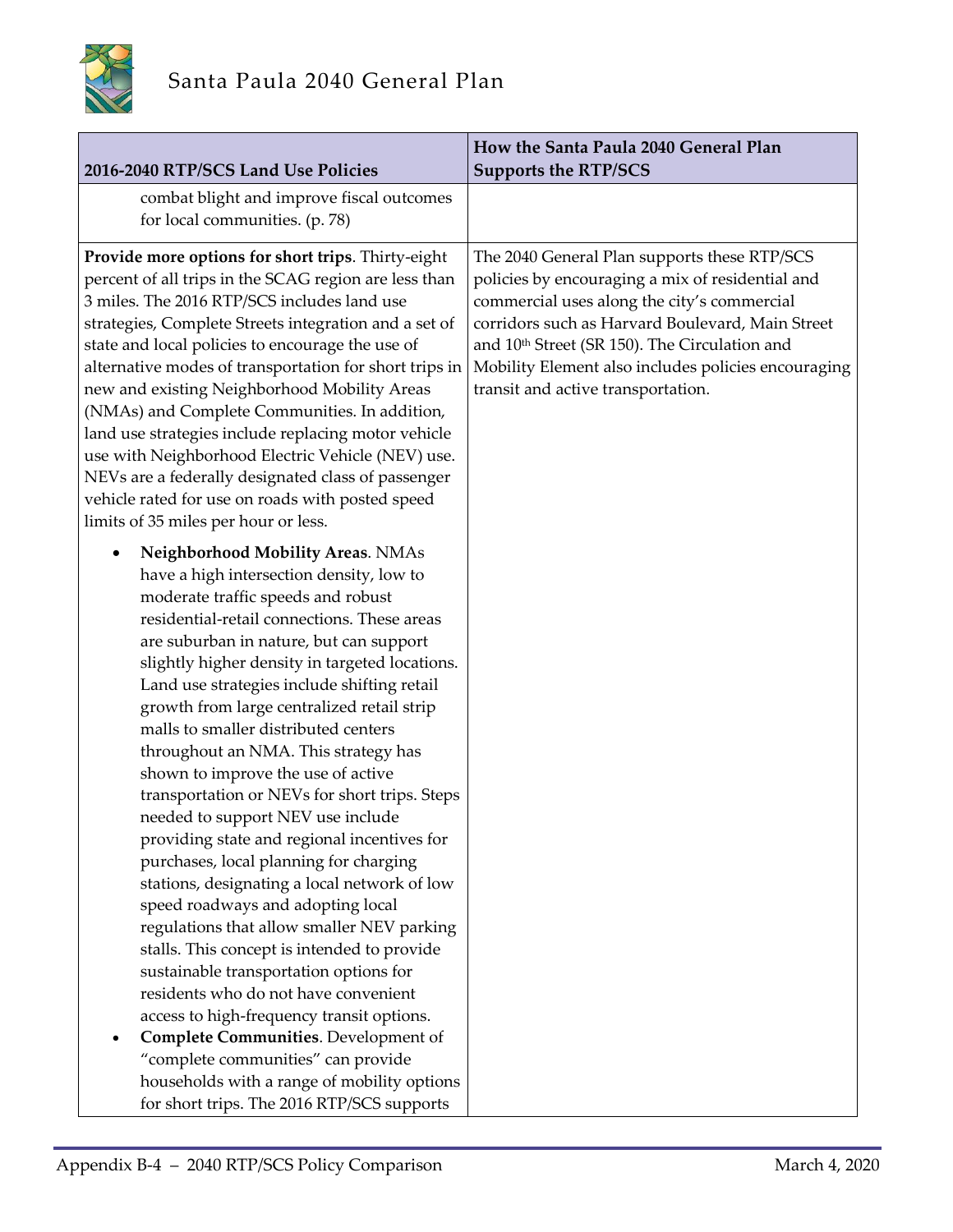

|                                                                                                                                                                                                                                                                                                                                                                                                                                                                                                                                                                                                                                                                                                                                                                                                                                                                           | How the Santa Paula 2040 General Plan                                                                                                                                                                                                                                                                                                                                                                                                                                                                                                                                                                                                                                       |
|---------------------------------------------------------------------------------------------------------------------------------------------------------------------------------------------------------------------------------------------------------------------------------------------------------------------------------------------------------------------------------------------------------------------------------------------------------------------------------------------------------------------------------------------------------------------------------------------------------------------------------------------------------------------------------------------------------------------------------------------------------------------------------------------------------------------------------------------------------------------------|-----------------------------------------------------------------------------------------------------------------------------------------------------------------------------------------------------------------------------------------------------------------------------------------------------------------------------------------------------------------------------------------------------------------------------------------------------------------------------------------------------------------------------------------------------------------------------------------------------------------------------------------------------------------------------|
| 2016-2040 RTP/SCS Land Use Policies                                                                                                                                                                                                                                                                                                                                                                                                                                                                                                                                                                                                                                                                                                                                                                                                                                       | <b>Supports the RTP/SCS</b>                                                                                                                                                                                                                                                                                                                                                                                                                                                                                                                                                                                                                                                 |
| the creation of these mixed-use districts<br>through a concentration of activities with<br>housing, employment, and a mix of retail<br>and services, located in close proximity to<br>each other. Focusing a mix of land uses in<br>strategic growth areas creates complete<br>communities wherein most daily needs can<br>be met within a short distance of home,<br>providing residents with the opportunity to<br>patronize their local area and run daily<br>errands by walking or cycling rather than<br>traveling by automobile. (p. 79)                                                                                                                                                                                                                                                                                                                            |                                                                                                                                                                                                                                                                                                                                                                                                                                                                                                                                                                                                                                                                             |
| Support local sustainability planning. To<br>implement the SCS, SCAG supports local planning<br>practices that help lead to a reduction of<br>greenhouse gas emissions. Sustainable Planning &<br>Design, Zoning Codes and Climate Action Plans are<br>three methods that local agencies have been<br>adopting and implementing to help meet the<br>regional targets for greenhouse gas emission<br>reductions outlined in the SCS.                                                                                                                                                                                                                                                                                                                                                                                                                                       | The 2040 General Plan supports a mixing of uses is<br>appropriate areas such as along commercial<br>corridors and in the Downtown. Design guidelines<br>help to reduce potential conflicts between different<br>types of uses and between new infill development<br>and the surrounding area. The Downtown and the<br>Harvard Boulevard Corridor are two key areas<br>where intensification and a mix of uses are<br>encouraged.                                                                                                                                                                                                                                            |
| Sustainable Planning & Design. Mixed-use<br>design guidelines embrace and encourage<br>increased densities and a mixing of uses,<br>while also reflecting community character.<br>Examples include encouraging the<br>revitalization of traditional main streets,<br>downtowns and corridors, and converting<br>single-use office parks and industrial<br>districts into mixed employment, retail and<br>residential districts.<br><b>Sustainable Zoning Codes. Examples</b><br>include form-based codes tailored to local<br>conditions, such as specifying building size<br>and design parameters but allowing for<br>more flexibility regarding use, and<br>development standards that are more<br>environmentally friendly and equitable.<br>New policies can involve coordinating<br>landscaping practices with water<br>conservation, best management practices for | General Plan policies encourage sustainable zoning<br>regulations that allow flexibility while also<br>mitigating potential impacts. Examples include<br>policies that encourage a mix of uses in appropriate<br>areas such as commercial corridors, improved<br>pedestrian connectivity such as in the Downtown,<br>and compliance with state-of-the-art environmental<br>management practices such as storm water<br>management and energy-efficient design.<br>Santa Paula has not prepared a climate action plan;<br>however, the General Plan includes policies that<br>seek to reduce greenhouse gas emissions whenever<br>feasible, in conformance with the RTP/SCS. |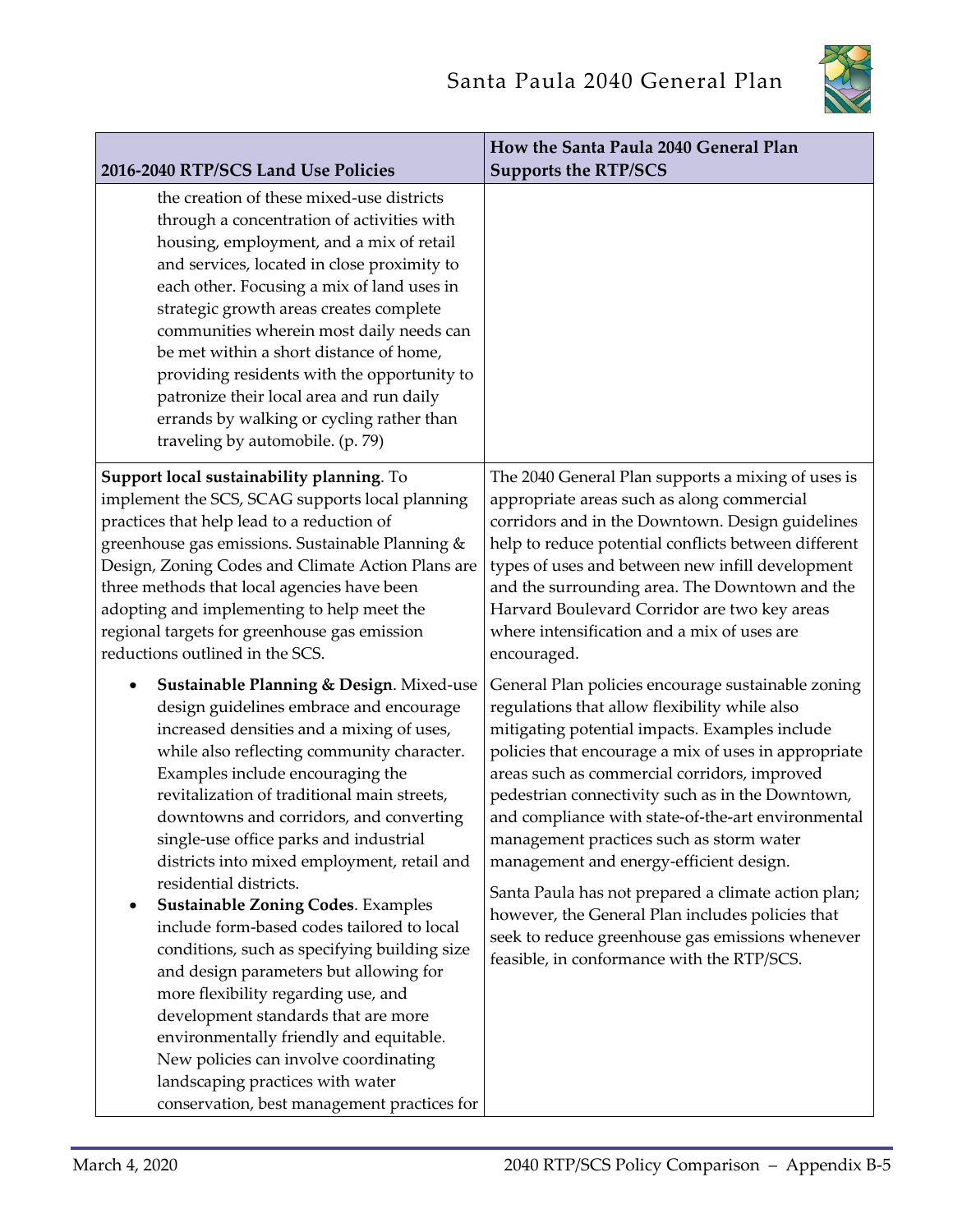

| 2016-2040 RTP/SCS Land Use Policies                                                                                                                                                                                                                                                                                                                                                                                                                                                                                                                                                                                                                                                                                                                                                                                                                                                                                       | How the Santa Paula 2040 General Plan<br><b>Supports the RTP/SCS</b> |
|---------------------------------------------------------------------------------------------------------------------------------------------------------------------------------------------------------------------------------------------------------------------------------------------------------------------------------------------------------------------------------------------------------------------------------------------------------------------------------------------------------------------------------------------------------------------------------------------------------------------------------------------------------------------------------------------------------------------------------------------------------------------------------------------------------------------------------------------------------------------------------------------------------------------------|----------------------------------------------------------------------|
| storm water management and capture,<br>creating better pedestrian connectivity,<br>allowing more flexibility for mixed-use<br>development and promoting energy<br>efficient designs.<br>Climate Action Plans. SCAG is supporting<br>$\bullet$<br>several local governments throughout the<br>region in the formation of Climate Action<br>Plans (CAP). CAPs outline strategies for<br>reducing greenhouse gas emissions in a<br>cost-effective manner. This is done by<br>creating greenhouse gas inventories so that<br>local governments can efficiently target<br>their emission reduction practices to sources<br>that pollute the most. Strategies outlined by<br>CAPs in the SCAG region include Green<br>Building guidelines for municipal buildings<br>and facilities, implementing public electric<br>vehicle charging stations and establishing<br>energy retrofit incentive programs for<br>residents. (p. 79) |                                                                      |
| Protect natural and farm lands. Many natural and                                                                                                                                                                                                                                                                                                                                                                                                                                                                                                                                                                                                                                                                                                                                                                                                                                                                          | Conservation of agriculture, open space and                          |
| agricultural land areas near the edge of existing                                                                                                                                                                                                                                                                                                                                                                                                                                                                                                                                                                                                                                                                                                                                                                                                                                                                         | sensitive natural habitat lands is a high priority in                |
| urbanized areas do not have plans for conservation                                                                                                                                                                                                                                                                                                                                                                                                                                                                                                                                                                                                                                                                                                                                                                                                                                                                        | Santa Paula and Ventura County. In 2016 the Save                     |
| and they are susceptible to the pressures of                                                                                                                                                                                                                                                                                                                                                                                                                                                                                                                                                                                                                                                                                                                                                                                                                                                                              | Open Space and Agricultural Resources (SOAR)                         |
| development. Many of these lands, such as riparian                                                                                                                                                                                                                                                                                                                                                                                                                                                                                                                                                                                                                                                                                                                                                                                                                                                                        | initiative originally adopted by voters in 2000 was                  |
| areas, have high per-acre habitat values and are                                                                                                                                                                                                                                                                                                                                                                                                                                                                                                                                                                                                                                                                                                                                                                                                                                                                          | extended to 2050. SOAR establishes policies that                     |
| host to some of the most diverse yet vulnerable                                                                                                                                                                                                                                                                                                                                                                                                                                                                                                                                                                                                                                                                                                                                                                                                                                                                           | protect agriculture and open space by limiting                       |
| species that play an important role in the overall                                                                                                                                                                                                                                                                                                                                                                                                                                                                                                                                                                                                                                                                                                                                                                                                                                                                        | development outside of the City Urban Restriction                    |
| ecosystem.                                                                                                                                                                                                                                                                                                                                                                                                                                                                                                                                                                                                                                                                                                                                                                                                                                                                                                                | Boundaries (CURB).                                                   |
| Local land use decisions play a pivotal role in the                                                                                                                                                                                                                                                                                                                                                                                                                                                                                                                                                                                                                                                                                                                                                                                                                                                                       | Although there are no adopted habitat conservation                   |
| fate of some of the region's most valuable habitat                                                                                                                                                                                                                                                                                                                                                                                                                                                                                                                                                                                                                                                                                                                                                                                                                                                                        | plans in the Santa Paula Planning Area, two                          |
| and farm lands. Many local governments have                                                                                                                                                                                                                                                                                                                                                                                                                                                                                                                                                                                                                                                                                                                                                                                                                                                                               | greenbelts have been established through                             |
| taken steps toward planning comprehensively for                                                                                                                                                                                                                                                                                                                                                                                                                                                                                                                                                                                                                                                                                                                                                                                                                                                                           | cooperative agreements. The Ventura-Santa Paula                      |
| conserving natural lands and farm lands, while also                                                                                                                                                                                                                                                                                                                                                                                                                                                                                                                                                                                                                                                                                                                                                                                                                                                                       | Greenbelt and the Santa Paula-Fillmore Greenbelt                     |
| meeting demands for growth. Across the region,                                                                                                                                                                                                                                                                                                                                                                                                                                                                                                                                                                                                                                                                                                                                                                                                                                                                            | effectively protect agriculture and natural habitat in               |
| transportation agencies and local governments have                                                                                                                                                                                                                                                                                                                                                                                                                                                                                                                                                                                                                                                                                                                                                                                                                                                                        | these areas.                                                         |
| used habitat conservation plans and other tools to                                                                                                                                                                                                                                                                                                                                                                                                                                                                                                                                                                                                                                                                                                                                                                                                                                                                        | In addition, the 2040 General Plan establishes                       |
| link land use decisions with comprehensive                                                                                                                                                                                                                                                                                                                                                                                                                                                                                                                                                                                                                                                                                                                                                                                                                                                                                | development policies for the Expansion Areas                         |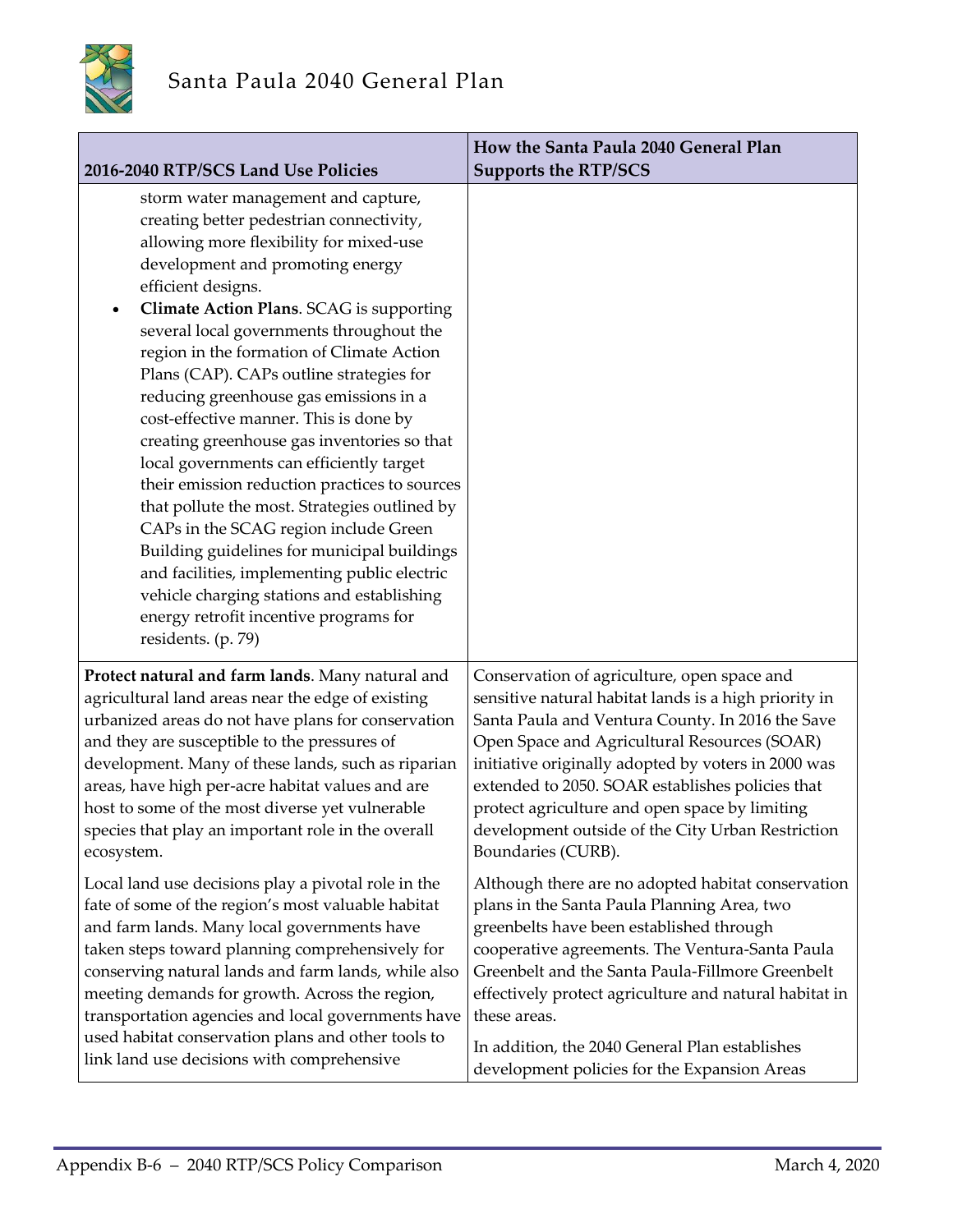

| 2016-2040 RTP/SCS Land Use Policies                 | How the Santa Paula 2040 General Plan<br><b>Supports the RTP/SCS</b> |
|-----------------------------------------------------|----------------------------------------------------------------------|
| conservation plans in order to streamline           | intended to minimize impacts on agriculture,                         |
| development.                                        | natural habitat, and scenic resources.                               |
| To support those and other comprehensive            |                                                                      |
| conservation planning efforts and to inform the     |                                                                      |
| local land use decision making process, SCAG        |                                                                      |
| studied regional scale habitat values, developed a  |                                                                      |
| conservation framework and assembled a natural      |                                                                      |
| resource database. To coordinate with and support   |                                                                      |
| the viability of the Livable Corridors and HQTA     |                                                                      |
| land use strategies, this Plan suggests redirecting |                                                                      |
| growth away from high-value habitat areas to        |                                                                      |
| existing urbanized areas.                           |                                                                      |
| SCAG is engaging numerous stakeholders as it        |                                                                      |
| creates a Natural Lands Conservation Plan.          |                                                                      |
| Building on this effort may lead to a regional      |                                                                      |
| conservation program that CTCs, jurisdictions,      |                                                                      |
| agencies and non-profits can align with and         |                                                                      |
| support. This strategic and comprehensive           |                                                                      |
| approach allows the region to meet its housing and  |                                                                      |
| transportation needs, while ensuring that important |                                                                      |
| natural lands, farm lands and water resources are   |                                                                      |
| protected. (p. 84)                                  |                                                                      |